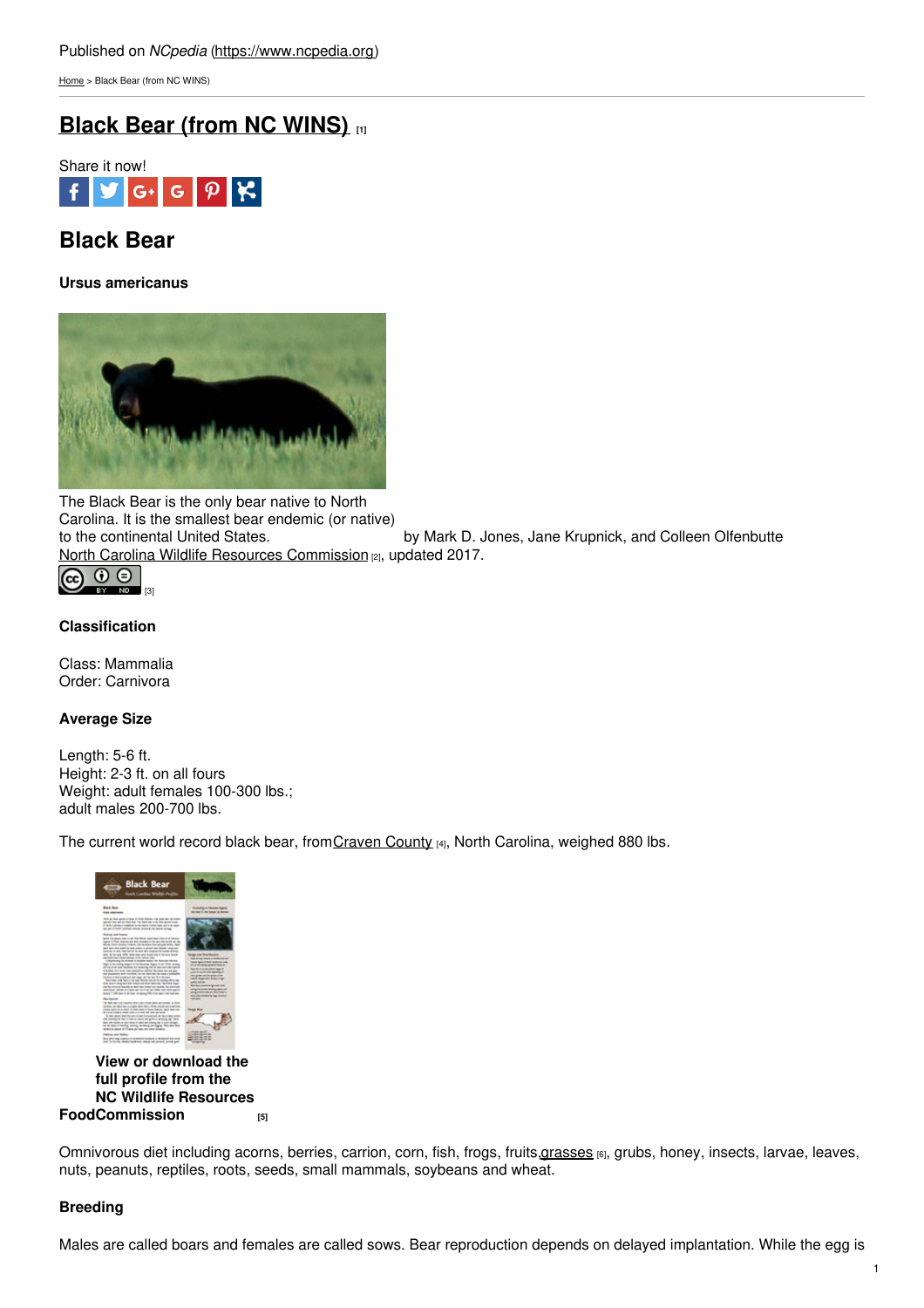fertilized in the summer, it is not implanted in the womb until late fall or early winter. Cubs are born about eight weeks after implantation, weighing 400-600 grams at birth.

# **Young**

Young are called cubs. Cubs usually stay with their mother through their first two winters. Once bears are yearlings (12-24 months old), they will disperse away from their mother from May through June.

### **Life Expectancy**

Average 4-5 years; few live longer than 10 years. Oldest wild bear in North Carolina was 26.



**Range and Distribution across the state of North [Carolina.](https://www.ncwildlife.org/Learning/Species/Mammals/Black-Bear#24981731-related-linksbrbr) [7] This map illustrates where black bears can be found**

- Bears are abundant in the Mountain and Coastal regions of North Carolina, and increasingly common in the Piedmont.
- Bears live in an area (home range) of 5,000 to 50,000 acres, depending on their gender and the quality of the habitat. Ranges often overlap in high-quality habitats.
- Male bears sometimes fight each other during the summer breeding season, and young juvenile males are often forced to leave areas inhabited by large, dominant male bears.

#### **General Information**

There are three species of bears in North America—the polar bear, the brown (grizzly) bear and the black bear. The black bear is the only species found in North Carolina or anywhere in the eastern United States and is an important part of North Carolina's cultural, historical and natural heritage.

# **History and Status**



According to Cherokee legend, the bear is the

keeper of dreams. The same of dreams. Before Europeans came to the New World, black bears lived in all forested regions of North America and were abundant in North Carolina. However, black bears were often killed by early settlers to protect their families, crops and livestock. In time, bears across the state were also impacted by habitat loss from agricultural development and clear-cutting. By the mid-1900s, bears were only found in the most remote mountains and coastal swamps of our state. Then in the 1920s, the American chestnut blight (a tree-killing fungus) hit the Mountain Region, destroying the most important nut-producing tree for bears. As a result, bear populations suffered.

However, thanks to science-based management and bear sanctuaries, black bears have made a remarkable recovery in population and range. Black bear expansion has occurred naturally as bears have moved into suitable habitats. As of 2012, there were approximately 17,000 bears in the state, occupying 61% of the state's total land area.

#### **Description**

The black bear is an omnivore with a diet of both plants and animals. It varies in color: in North Carolina, the black bear is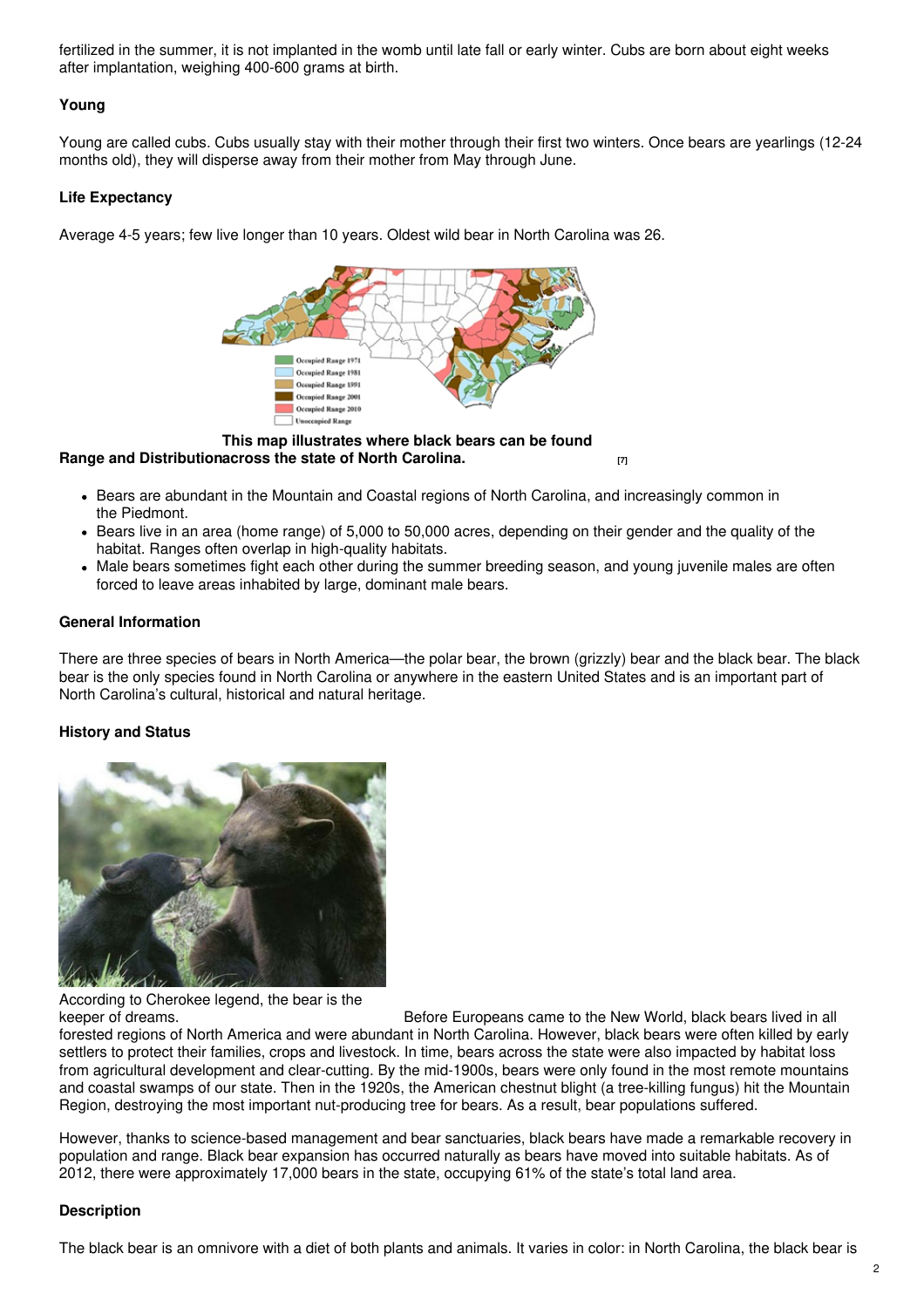usually black with a brown muzzle and sometimes a white patch on its chest, commonly referred to as a chest blaze. In other areas of North America, black bears can be a very common brown color or a more rare blue and white.

All bear species have five toes on each foot and each toe has a sharp curved claw enabling the bear to feed on insects and grubs in decaying logs. Black bears rely mostly on their sense of smell and hearing due to poor eyesight, but are adept at climbing, running, swimming and digging. They have been clocked at speeds of 35 miles per hour over short distances.

**Tracks** 



Black bear tracks

#### **Habitat and Habits**

Bears prefer large expanses of uninhabited woodland or swampland with dense cover. Lowland hardwoods, swamps and pocosins provide good habitat.

Bears gain weight in autumn to prepare for winter denning, eating up to 20,000 calories per day (during spring and summer, they eat 3,000 to 8,000 calories daily). In North Carolina, bears enter their dens between late October and mid-January, and emerge in March or early April, depending on the weather and food availability. They use tree cavities, hollow logs, caves, rock outcroppings, slash piles, and thickets as dens. Within the den, they build a nest of leaves, sticks, and grasses, which often resembles a giant bird's nest. Sometimes they build a nest directly on the ground.

#### **People Interactions**

The black bear is a very shy, non-aggressive animal that avoids humans in most cases. Occasionally, bears wander into developed areas in search of food. In agricultural areas where corn, peanuts, soybeans and wheat are common, bears often feed on these crops.

Due to rising bear and human populations, bears and people are increasingly coming into contact with each other in many parts of the state. To avoid negative interactions, bears should never have access to human foods, garbage, pet food or bird food. Feeding bears rewards them for coming into residential areas. Bears feeding on unnatural food sources around your home may lose their fear of humans and will be more likely to approach people — a situation that rarely ends well for the bear and could have potential safety issues for humans as well!

If you see a bear, stay calm and keep a safe distance. If you encounter a bear at close range, back away slowly and make lots of noise.

Approximately 500,000 acres of land have been designated as bear sanctuaries by the North Carolina Wildlife Resources Commission. These areas permit bear populations to thrive. Bear populations are stable or increasing in most areas of North Carolina.

Bear hunting is a tradition dating back to early Native Americans who depended on bears for meat, fat to season foods, and hides to make clothing. Early colonists in North Carolina quickly learned from the Indian tribes and developed a strong bear-hunting tradition that continues into the 21st century. Today, approximately 70 percent of hunters use hounds to pursue bears, including the Plott Hound—the official North Carolina state dog and famous bearhunting breed. The Plott Hound breed originated in the mountains of North Carolina around 1750 and is the only breed of dog known to have originated in this state.

#### **NCWRC Interaction: How You Can Help**

The comeback of the black bear is a North Carolina wildlife success story. In the mid-1900s, black bears were restricted to remote areas and reached very low numbers. Since the 1970s, over 500,000 acres of land have been designated as bear sanctuaries by the North Carolina Wildlife Resources Commission. These sanctuaries were key to the successful restoration of bears and are still vital to bear population management. Today, black bears are abundant and thriving in North Carolina.

Regulated hunting is critically important in managing bear numbers. Bear hunting is a tradition dating back to early Native Americans who depended on bears for meat and hides. Early colonists in North Carolina quickly learned from the tribes and developed a strong bear-hunting tradition that continues today. Many hunters use hounds to pursue bears, including the Plott Hound, North Carolina's official state dog.

The Commission has implemented a long-term education program to inform citizens about this majestic species and